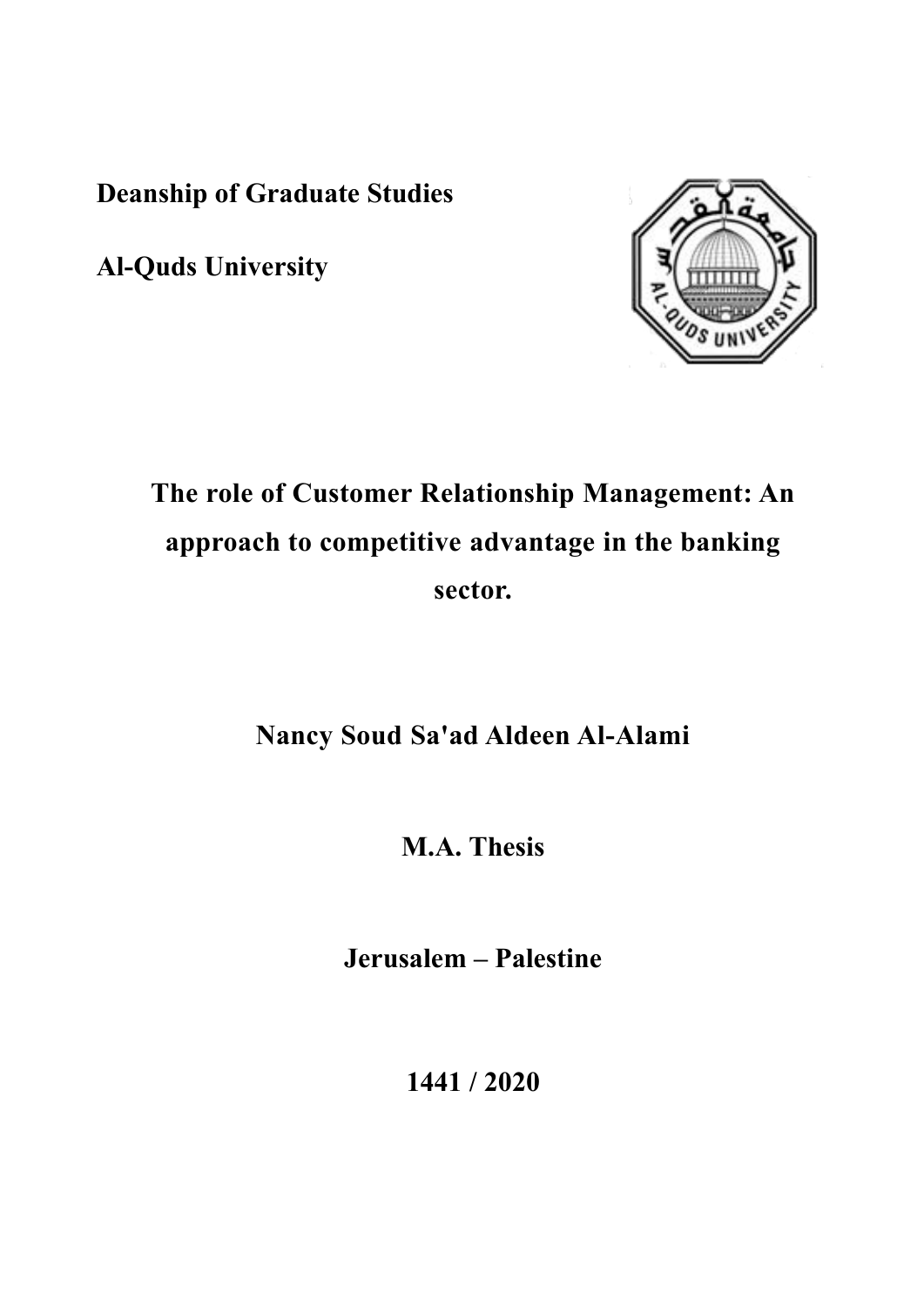# **The role of Customer Relationship Management: An approach to competitive advantage in the banking sector**

**Prepared by:**

## **Nancy Soud Sa'ad Aldeen Al-Alami**

# **B.A: English Language and literature / Birzeit University / Palestine**

**Supervisor: Assoc. Prof. Ibrahim M. Awad**

**A thesis Submitted in Partial Fulfillment of Requirements for the Degree of Master of Sustainable Development / Organization Development and Human Resources Development from the Faculty of Graduate Studies at Al-Quds University.**

**1441 / 2020**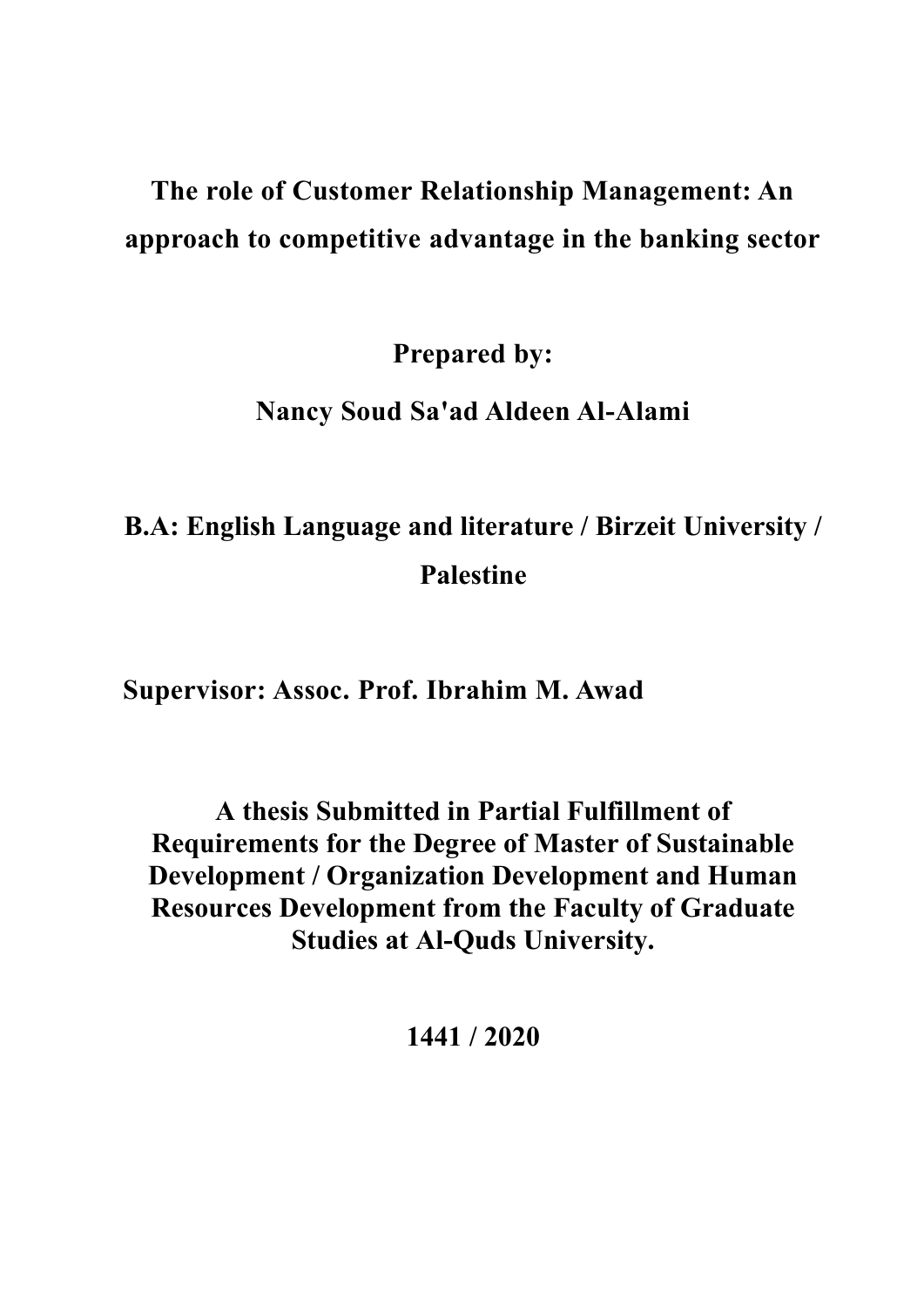**Al-Quds University Deanship of Graduate Studies Sustainable Development Institute** 



Signature,

Signature 2.6,

**Thesis Approval** 

## The role of Customer Relationship Management: An approach to

competitive advantage in the banking sector

Prepared By: Nancy Soud Sa'ad Aldeen Al-Alami

Registration No.: 21611954

Supervisor: Assoc. Prof. Ibrahim M. Awad

Master thesis submitted and accepted, Date: 25/01/2020

The names and signatures of the examining committee members are as follows:

1. Head of committee: Assoc. Prof. Ibrahim M. Awad

2. Internal Examiner: Prof. Mahmoud Ja'fari

3. External Examiner: Assoc. Prof.Abdallah Hassouneh Signature.

Jerusalem - Palestine

1441/2020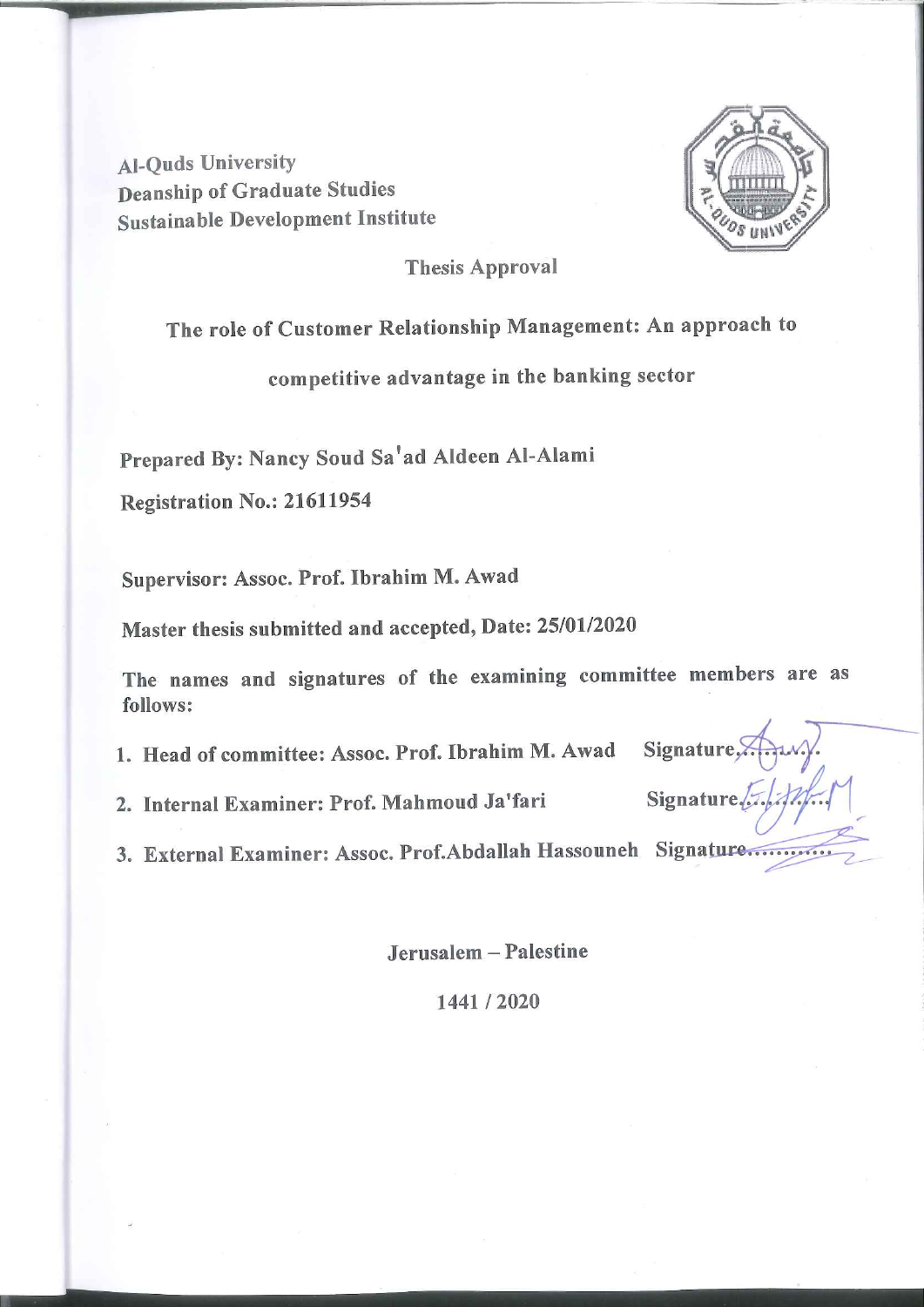## **Dedication**

**الى الرسول األعظم والمعلم األكرم ... محمد بن عبد هللا عليه الصالة والسالم**

**To the greatest profit" Mohammad"**

**الى والدي سعود سعد الدين العلمي ووالدتي أماني حسين خيال**

**قدوتي األولى، ونبراسي الذي ينير دربي، الى من يعطي بال حدود ، الى من رفعت رأسي افتخاراً بهم ، حفظكم هللا**

**To my beloved and dear father and mother, the light of my path, who give without limits, whom I'm proud of**

> **ِخي َك ِأ د َع ُضَد َك ب " َسنَ " ُشُّ قال هللا تعالى َ الى أخي طاهر السند الحبيب الى أختي ايناس رفيقة القلب والروح**

**To my beloved brother Taher**

**To my beloved sister Enas**

**أهدي بحثي المتواضع امال من هللا عز وجل أن يتقبله مني ويجعله في ميزان حسناتي يوم ال ينفع ماالً وال بنون اال من اتى هللا بقلب سليم**

**I hope Allah the greatest to accept my simple report and keeping it record to the end day, in which nobody benefits anyone else but who comes with clean and clear heart.**

**With all my love and respect**

**Nancy Soud Sa'ad Aldeen Al-Alami**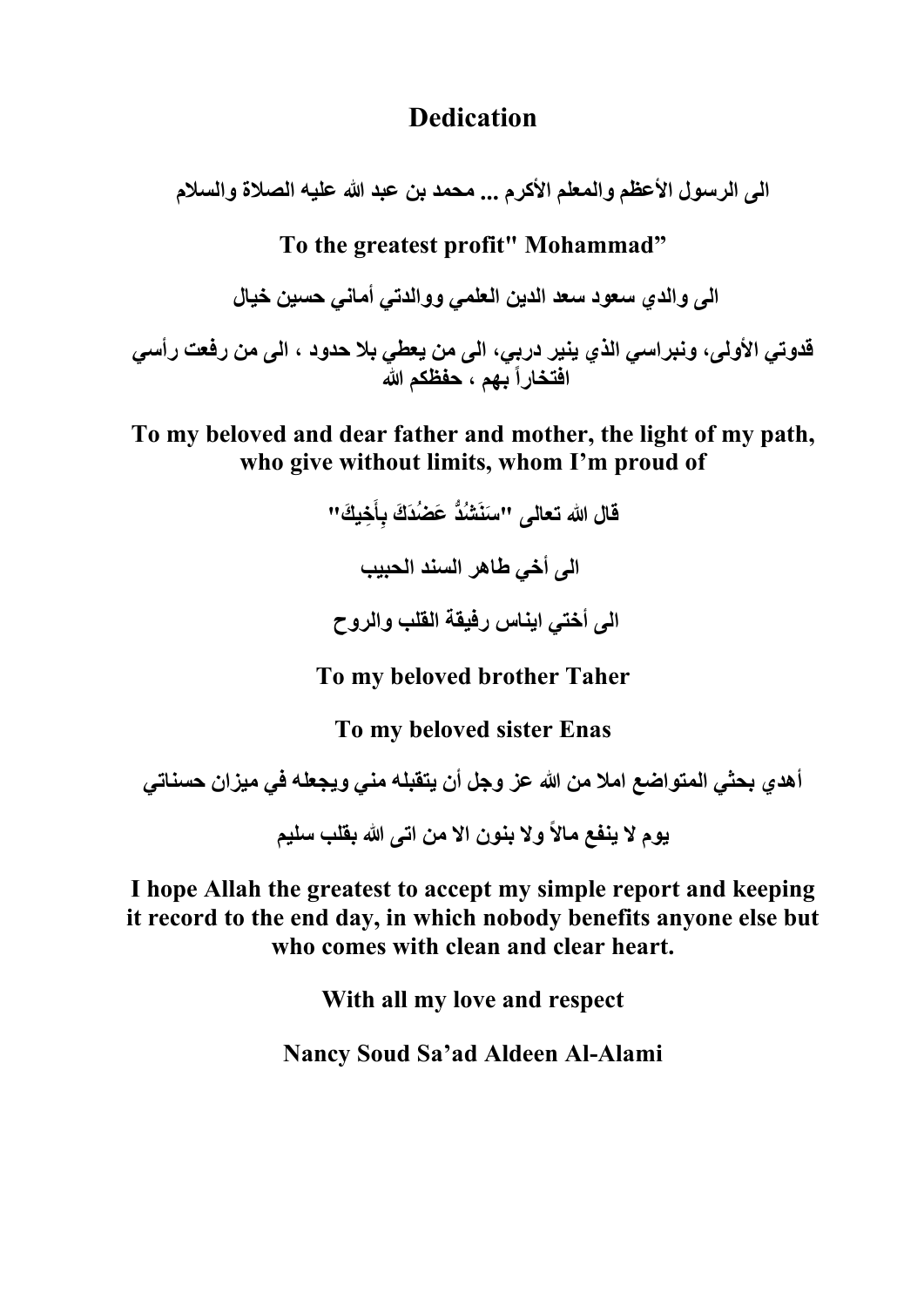**بسم هللا الرحمن الرحيم** 

### **In the Name of God, the Compassionate, the Merciful**

(قَالُوا سُبْحَانَكَ لَا عِلْمَ لَنَا إِلَّا مَا عَلَّمْتَنَا إِنَّكَ أَنتَ الْعَلِيمُ الْحَكِيمُ)

صدق الله العظيم

سورة البقرة الآية (32)

They said: "Glory to Thee, of knowledge we have none, save what Thou Hast taught us: In truth it is Thou Who art perfect in knowledge and wisdom.

> (يَرْفَعِ اللَّهُ الَّذِينَ آمَنُوا مِنكُمْ وَالَّذِينَ أُوتُوا الْعِلْمَ دَرَجَاتٍ ۚ وَاللَّهُ بِمَا تَعْمَلُونَ خَبِيرٌ ) **ِ**

صدق الله العظيم سورة المجادلة الآية (11)

> Allah raises up in ranks those who believed among you and those who have been given knowledge. Allah is aware of what you do.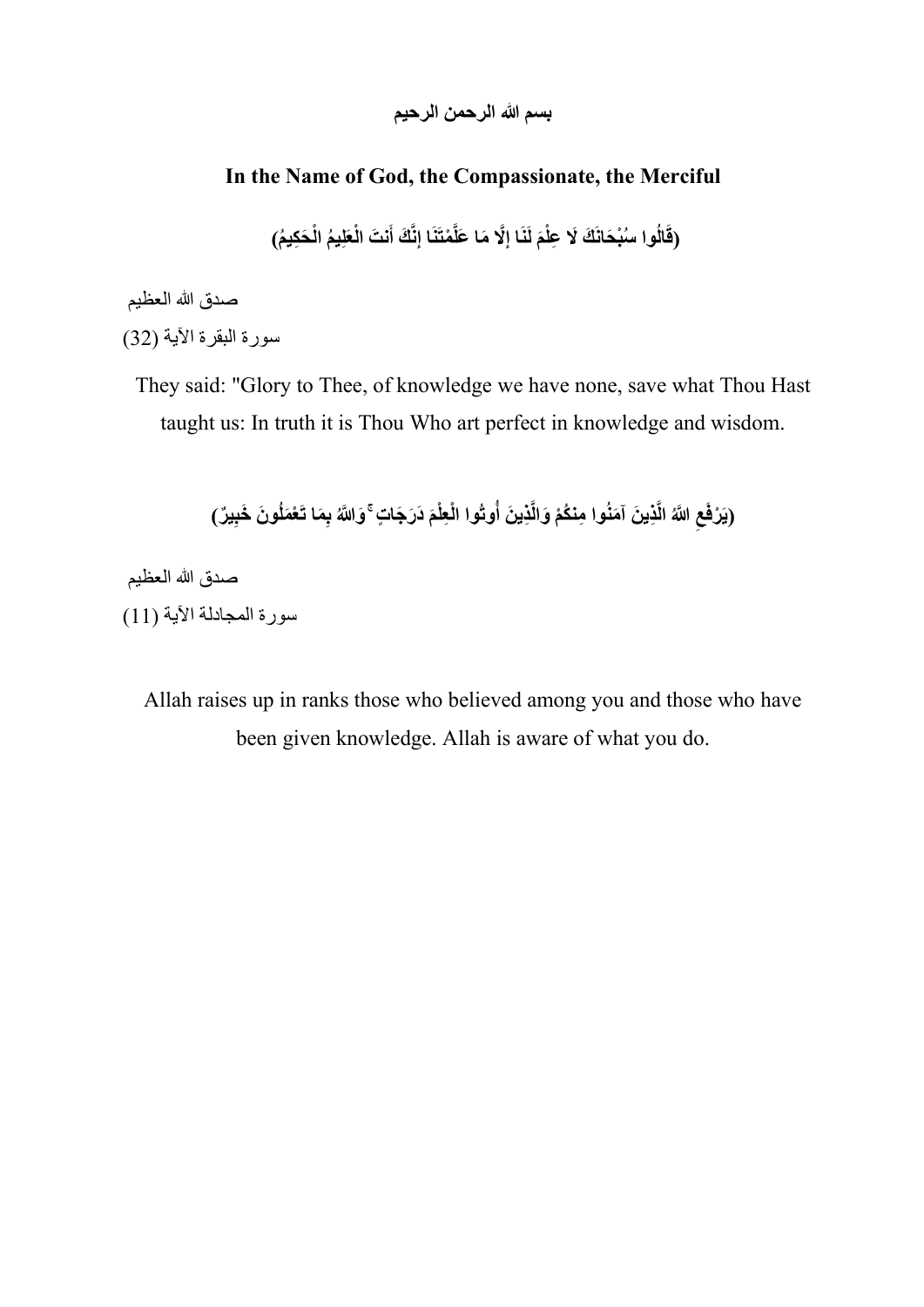#### **Declaration:**

I certify that this thesis submitted for Master Degree, is the result of my own research, except where otherwise acknowledged, and that this study (or any part of the same) has not been submitted for a higher degree to any other university or institution.

 $\mathbf i$ 

Signed: *Vancy* Al-Alami

Nancy Soud Sa'ad Aldeen Al-Alami

Date: 25\01\2020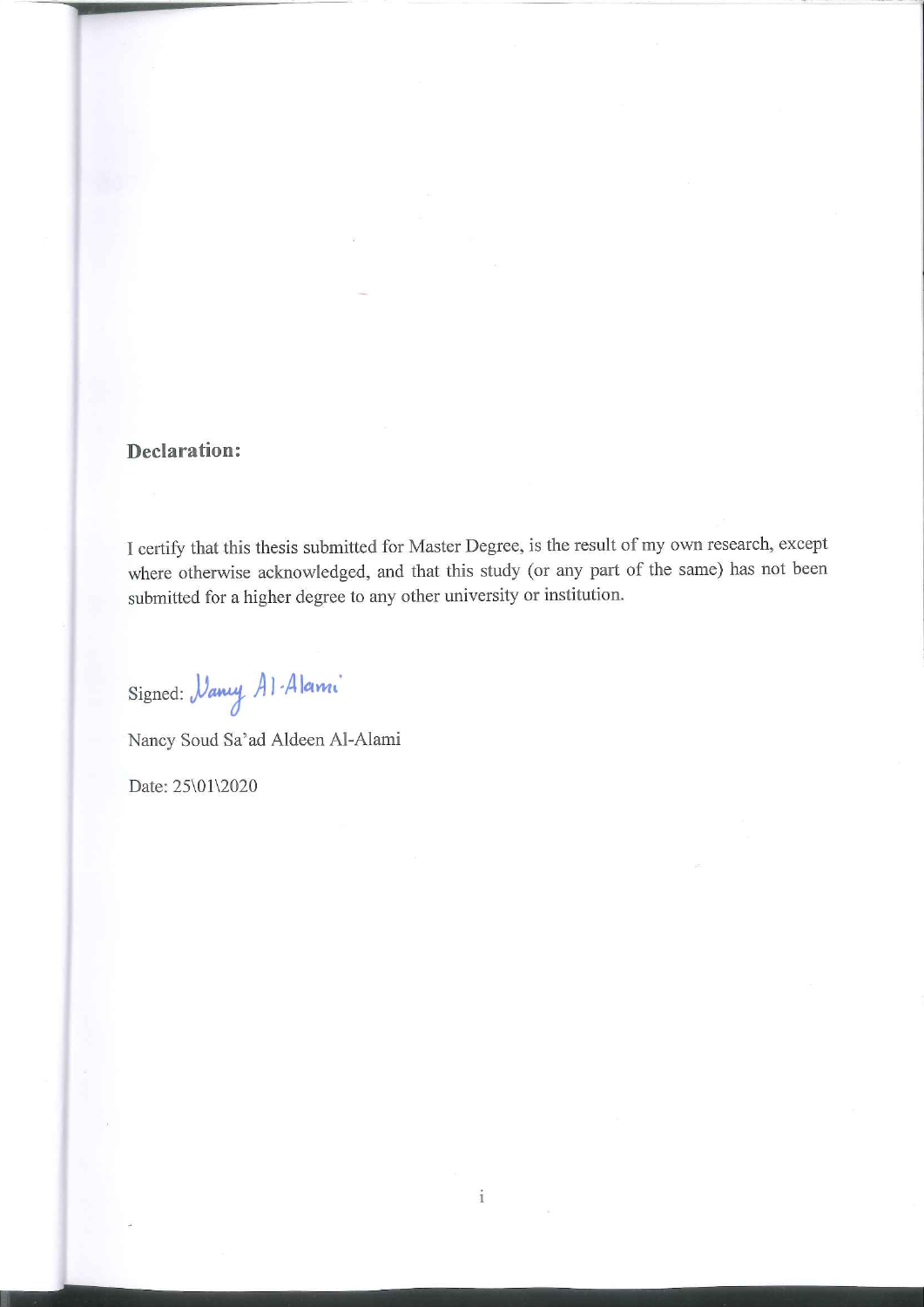#### **Acknowledgements**

#### **I thank Allah the greatest for all his good and help.**

I would like to express my deepest gratitude to my supervisor, **Dr. Ibrahim M. Awad**, who suggested the subject of my thesis and who made great effort to guide me throughout my studies. This project would not have been possible without his continuous guidance and support.

I would like to express my deep appreciation to **Dr. Sabbah Al-Alami** who contributed and encouragement me during my thesis.

I would like to thank and express my appreciation to my colleagues in work and study. I would like to express my appreciation to all doctors taught me during my study. I gratefully acknowledge the help and the encouragement of my colleagues and my faithful friends.

To all who scarified with their bloods and soils for beloved Palestine.

Last but not least, I would like to extend my thanks to **my father** and **my mother** for their enthusiasm and support that cheered me up when my spirit lagged and my eyes blurred

My deepest and unending thanks go to my brother **Taher**, my lovely sister **Enas**, my brother in law **Faris**, and my nephews **Anis** & **Saif** for their kind concern and encouragement.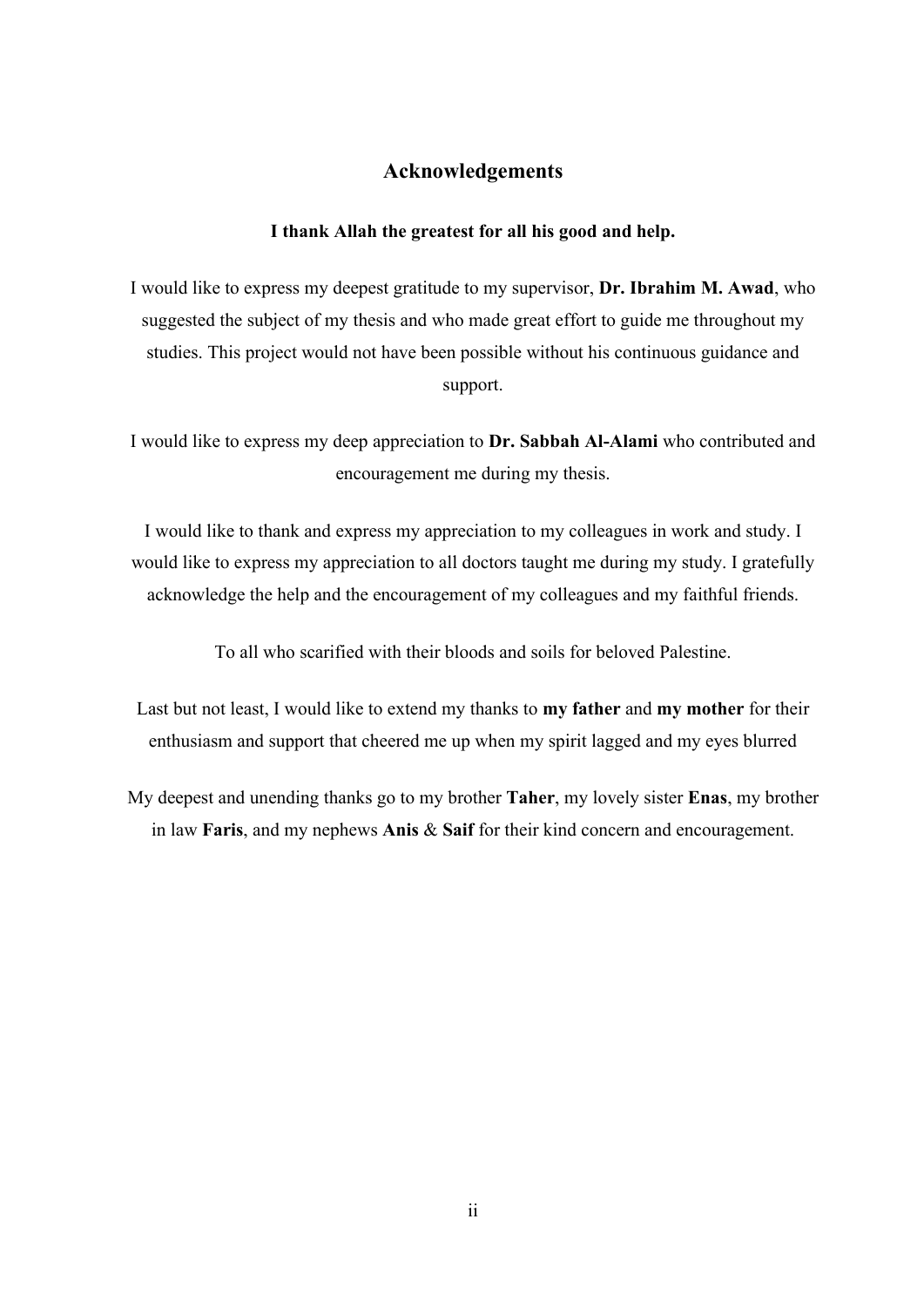#### <span id="page-7-0"></span>**Abstract:**

This study tackles the role of Customer Relationship Management (CRM), and its supporting elements in gaining a competitive advantage in the banking sector of Palestine. This thesis tries to investigate the existing role of CRM as a tool to gain competitive advantage in the banking sector in Palestine. Moreover, this thesis studies and analyze the significant differences between the different types of banks in Palestine which are: local, Islamic local and foreign banks, in implementing the role of CRM and its supporting elements which are marketing, information technology, customer service and quality to enhance a competitive advantage. The study sample included 8 banks working in Palestine. A combination of descriptive-explanatory and empirical analysis was used in this thesis. The primary data was collected by questionnaires which were randomly distributed over 94 general managers, managers, and head of departments.

The results of the research show the significant relationship between the role of CRM and competitive advantage. Moreover, the study shows that the implementation of CRM and its supporting elements helps in building long-term relationship with customer. Furthermore, the study shows that there are no significant differences between the types of banks in terms of implementing information technology, quality, and customer service to gain a competitive advantage. However, there is a significant difference in terms of marketing between local and foreign banks. On the other hand, the study reveals that banks have to concentrate and develop their adoption of the competitiveness generic strategies.

The study recommends that banks in Palestine must consider a full scope of the successful CRM system by developing the management of customer's relations by attracting new customer and maintaining the relations with current customers. Also, banks have to concentrate on providing unique and innovative services and products to gain competitive advantage. Moreover, banks have to emphasize on the development of information technology, customer services, and quality which affects the overall performance and profitability. On the other hand, banks have to emphasizes more on adopting competitive generic strategies. Furthermore, banks have to invest more in enhancing the employee's knowledge and experience to be fully utilized about the CRM and competitive advantage elements.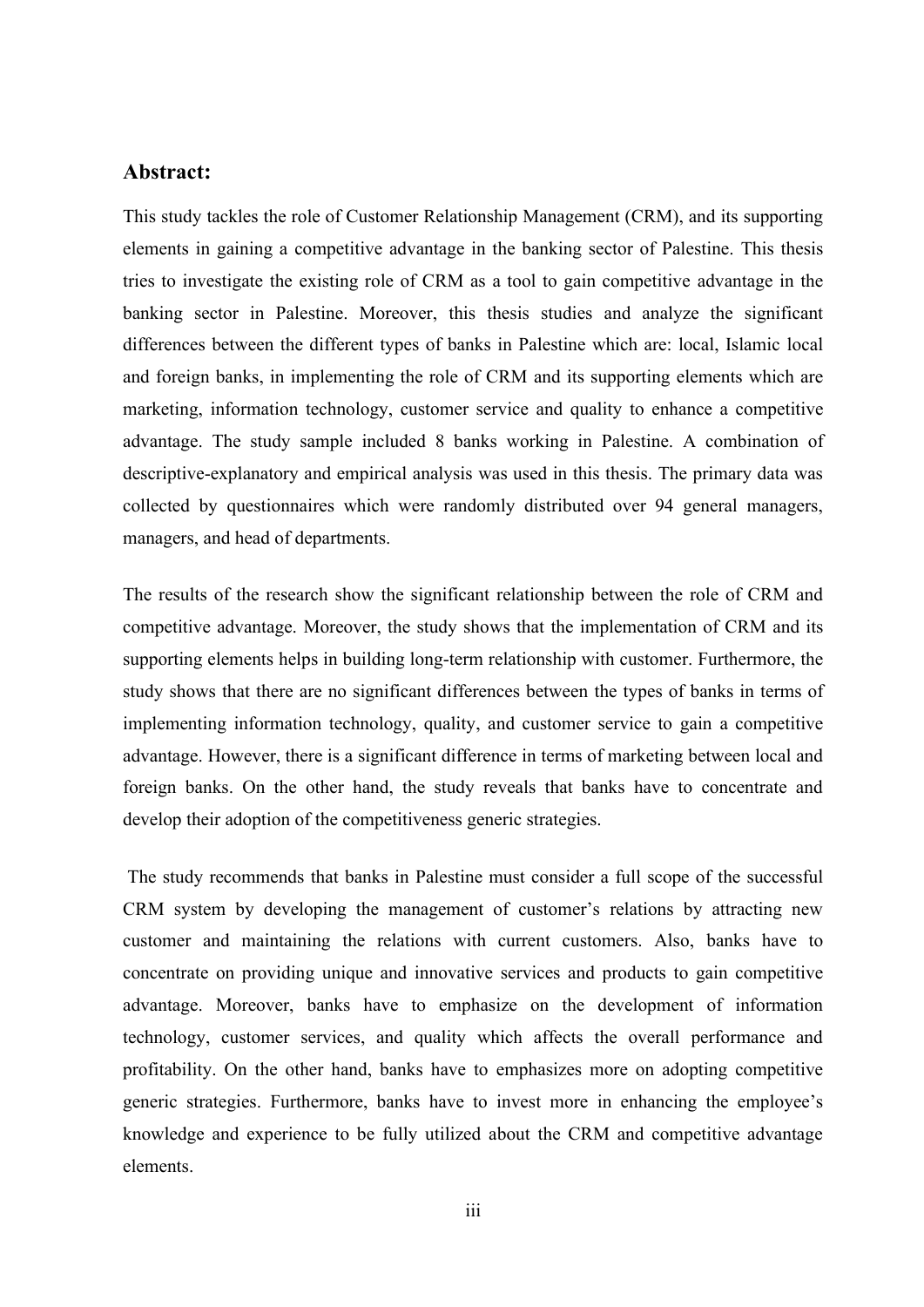**دور ادارة عالقات العمالء في تحقيق الميزة التنافسية في القطاع المصرفي**

**اعداد الطالبة: نانسي سعود سعد الدين العلمي**

**اشراف الدكتور: ابراهيم عوض**

<span id="page-8-0"></span>**ملخص:**

هدفت هذه الدراسة الى اختبار وفحص دور ادارة عالقات العمالء في بناء ميزة تنافسية في القطاع المصرفي و مدى اهتمام البنوك العاملة في فلسطين بممارسة مفهوم ادارة عالقات العمالء أثرها على بناء الميزة التنافسية. كما تهدف أيضاً الى التعرف على دور الوظائف الداعمة لإدارة علاقات العملاء والتي تتضمن ( التسويق، تكنولوجيا المعلومات، خدمة العملاء، والجودة) وتأثيرها على بناء الميزة التنافسية. كما تتولت الدراسة أيضا فحص الاختلافات بين البنوك الاسلامية، البنوك الوافدة والبنوك المحلية في تطبيق ادارة علاقات العملاء والوظائف الداعمة لها لتحقيق ميزة تنافسية. وشملت الدراسة مقرات الادارة العامة الموجودة في محافظة رام الله والبيرة لثمانية بنوك وهم البنك العربي، بنك فلسطين، البنك الاسلامي العربي، البنك الاسلامي الفلسطيني، البنك الوطني، البنك العقاري المصري، بنك الاستثمار الفلسطيني، والبنك الأهلي. وتم استخدم مزيج من المنهج الوصفي والمنهج التحليلي. وفي سبيل تحقيق ذلك تم تصميم وتحكيم استبانة، وتوزيعها على (94) موظفاً يشغلون مواقع وظيفية من درجة رئيس قسم فأعلى في مقرات االدارة العامة للبنوك المبحوثة.

وأظهرت نتائج الدراسة أن تطبيق مفهوم ادارة عالقات العمالء يؤدي الى تحقيق ميزة تنافسية من خالل التطبيق الفعال للوظائف الداعمة إلدارة عالقات العمالء، كما وأظهرت النتائج اهتمام البنوك المبحوثة بممارسة وتطبيق ادارة عالقات العمالء التي تؤدي الى اكتساب العمالء والمحافظة عليهم وتقوية العلاقات طويلة الأمد معهم. كما وبينت نتائج الدراسة وجود علاقة ايجابية بين الوظائف الداعمة لإدارة عالقات العمالء وبين الميزة التنافسية حيث كان لتكنولوجيا المعلومات األثر االيجابي األكبر، ثم التسويق، ثم خدمة العمالء ثم الجودة.

من جانب آخر، أظهرت الدراسة وجود فروق ذات داللة احصائية بين البنوك الوافدة والمحلية في ممارسة ادارة عالقات العمالء والوظائف الداعمة في محور التسويق، وعدم وجود فروق ذات داللة احصائية بين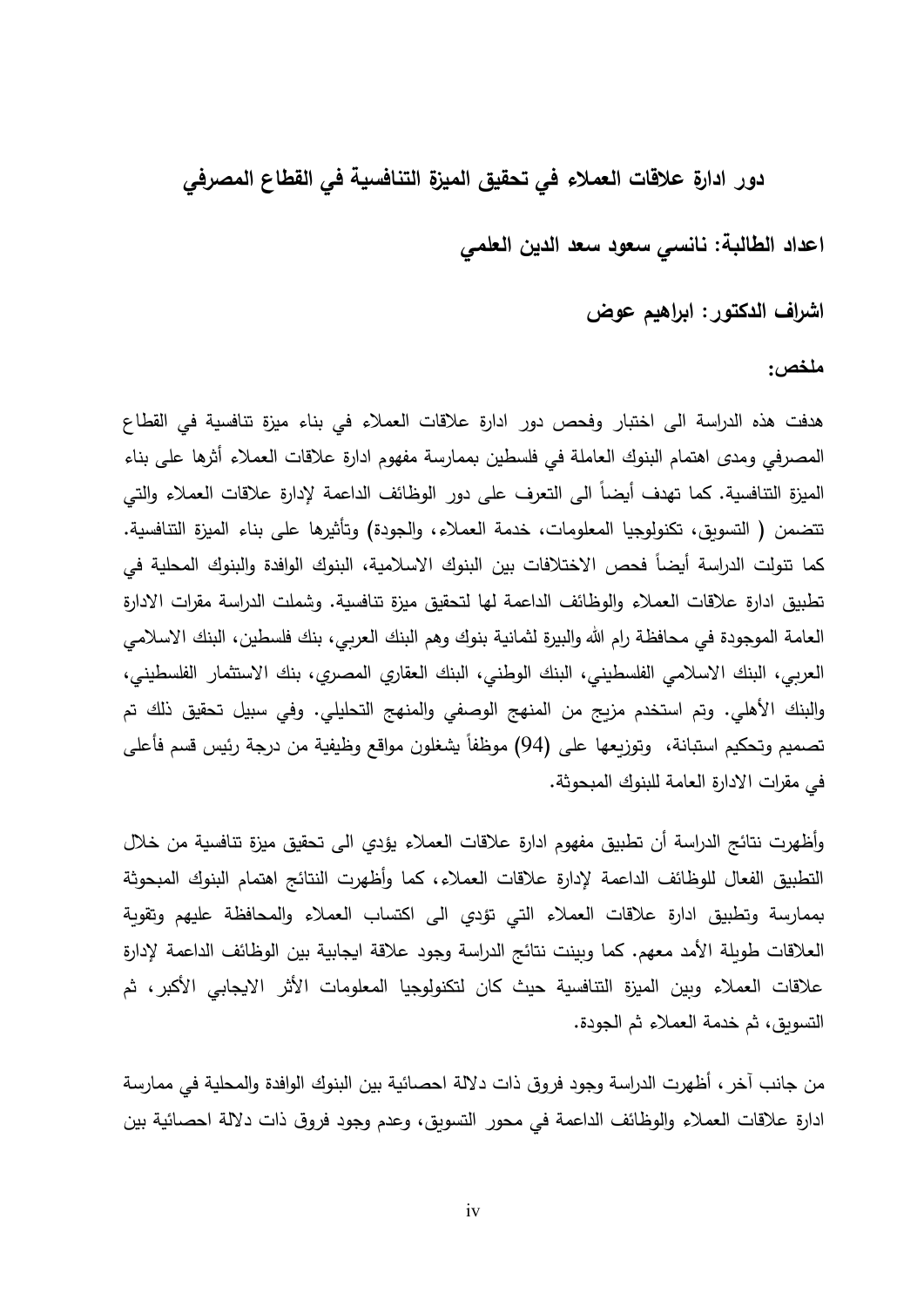الوظائف الداعمة األخرى. كما بينت الدراسة بأن البنوك المبحوثة تعتمد على أكثر من استراتيجية تنافسية واحدة.

وتضمنت الرسالة عدة توصيات أهمها، أن على البنوك االهتمام ودعم العالقات مع العمالء من خالل تخصيص ادارة تهتم باستقطاب العملاء والمحافظة عليهم وتقوية العلاقات معهم، كما يجب على البنوك تقديم خدمات جديدة ومميزة بصورة مستمرة من أجل جذب عدد أكبر من العمالء. كما وأوصت الرسالة بضرورة التركيز على استراتيجيات التنافسية. من جانب آخر، أوصت الرسالة باالستثمار في الموارد البشرية العاملة بالبنوك وتقوية معرفتهم بإدارة عالقات العمالء واستراتيجيات التنافسية.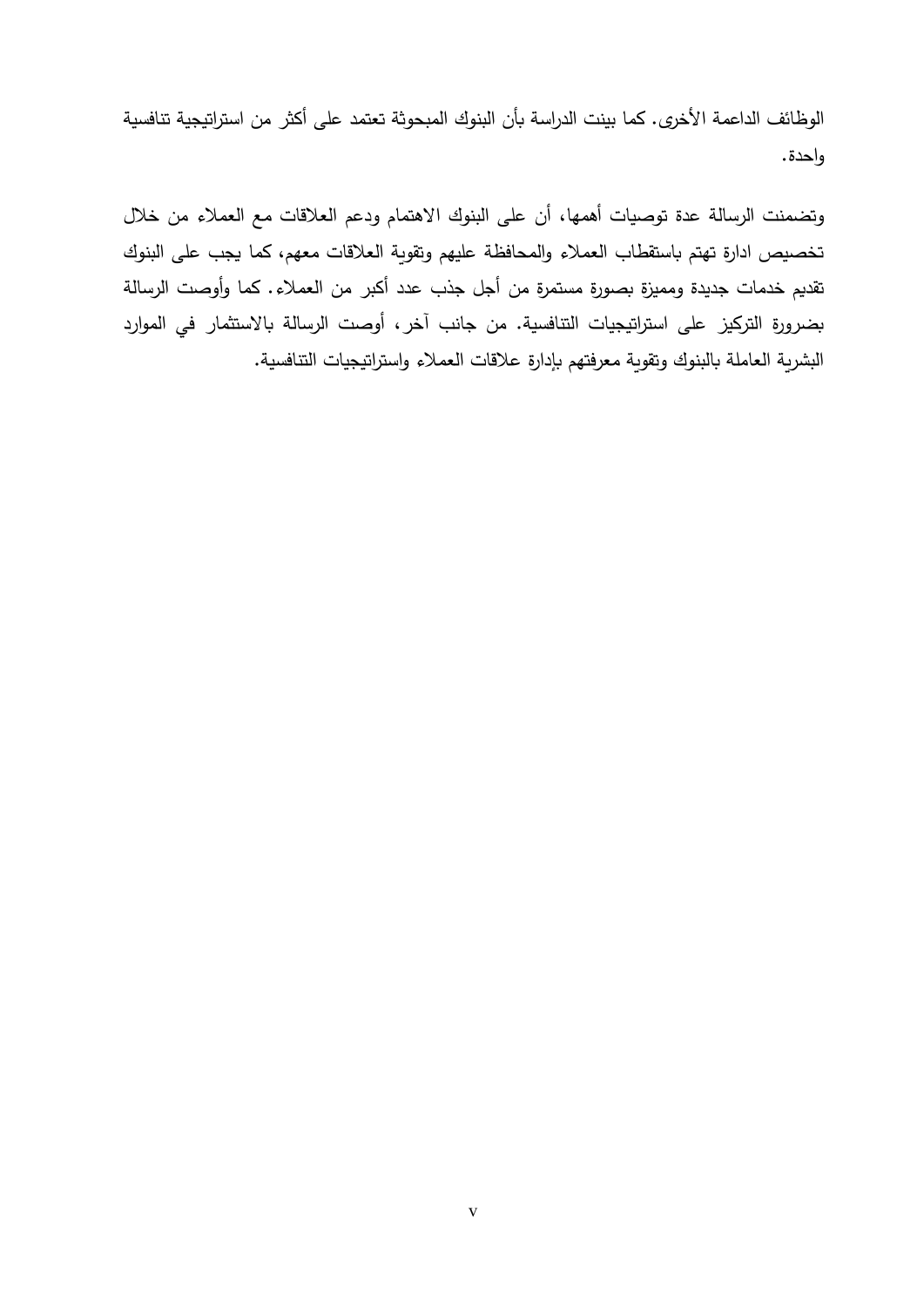### **Table of Content**

| 1.1                                                                 |  |
|---------------------------------------------------------------------|--|
|                                                                     |  |
|                                                                     |  |
|                                                                     |  |
|                                                                     |  |
|                                                                     |  |
|                                                                     |  |
|                                                                     |  |
|                                                                     |  |
|                                                                     |  |
|                                                                     |  |
|                                                                     |  |
|                                                                     |  |
|                                                                     |  |
| 2.1.1 Customer relationship management as a conceptual Framework 17 |  |
|                                                                     |  |
|                                                                     |  |
|                                                                     |  |
|                                                                     |  |
|                                                                     |  |
|                                                                     |  |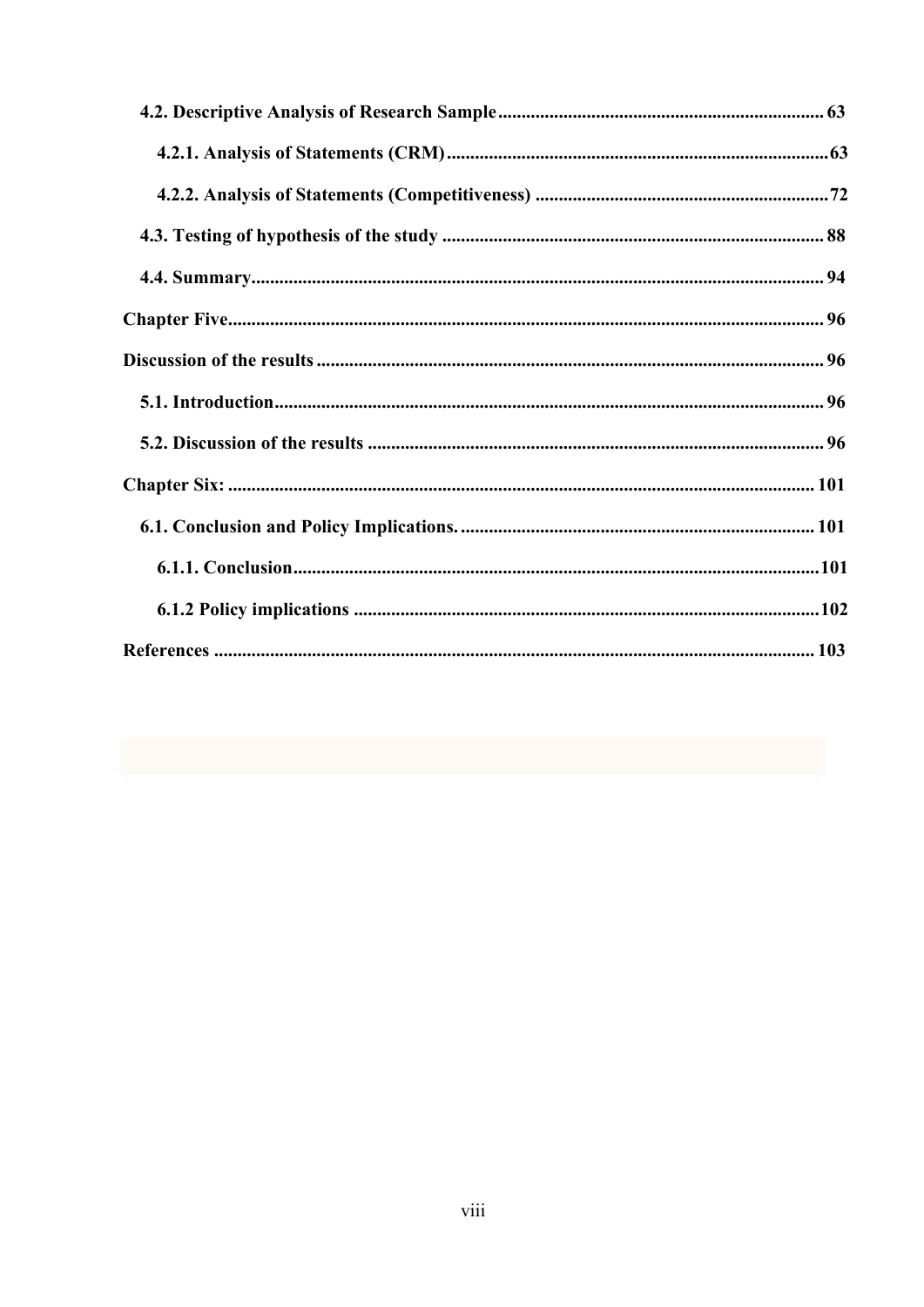### **List of Tables**

| Table 1.1 Number of banks in Palestine and the branches from 2014-20185            |  |
|------------------------------------------------------------------------------------|--|
|                                                                                    |  |
|                                                                                    |  |
|                                                                                    |  |
|                                                                                    |  |
|                                                                                    |  |
|                                                                                    |  |
|                                                                                    |  |
|                                                                                    |  |
|                                                                                    |  |
|                                                                                    |  |
|                                                                                    |  |
|                                                                                    |  |
|                                                                                    |  |
|                                                                                    |  |
|                                                                                    |  |
|                                                                                    |  |
|                                                                                    |  |
|                                                                                    |  |
|                                                                                    |  |
|                                                                                    |  |
| Table 4.10 Crosstabs (Bank Name * How often does your bank review its strategy? 75 |  |
| Table 4.11 Crosstabs (Bank name * which generic strategy is being implemented by   |  |
|                                                                                    |  |
| Table 4.12 Independent-Samples Kruskal-Wallis Test for generic strategy  78        |  |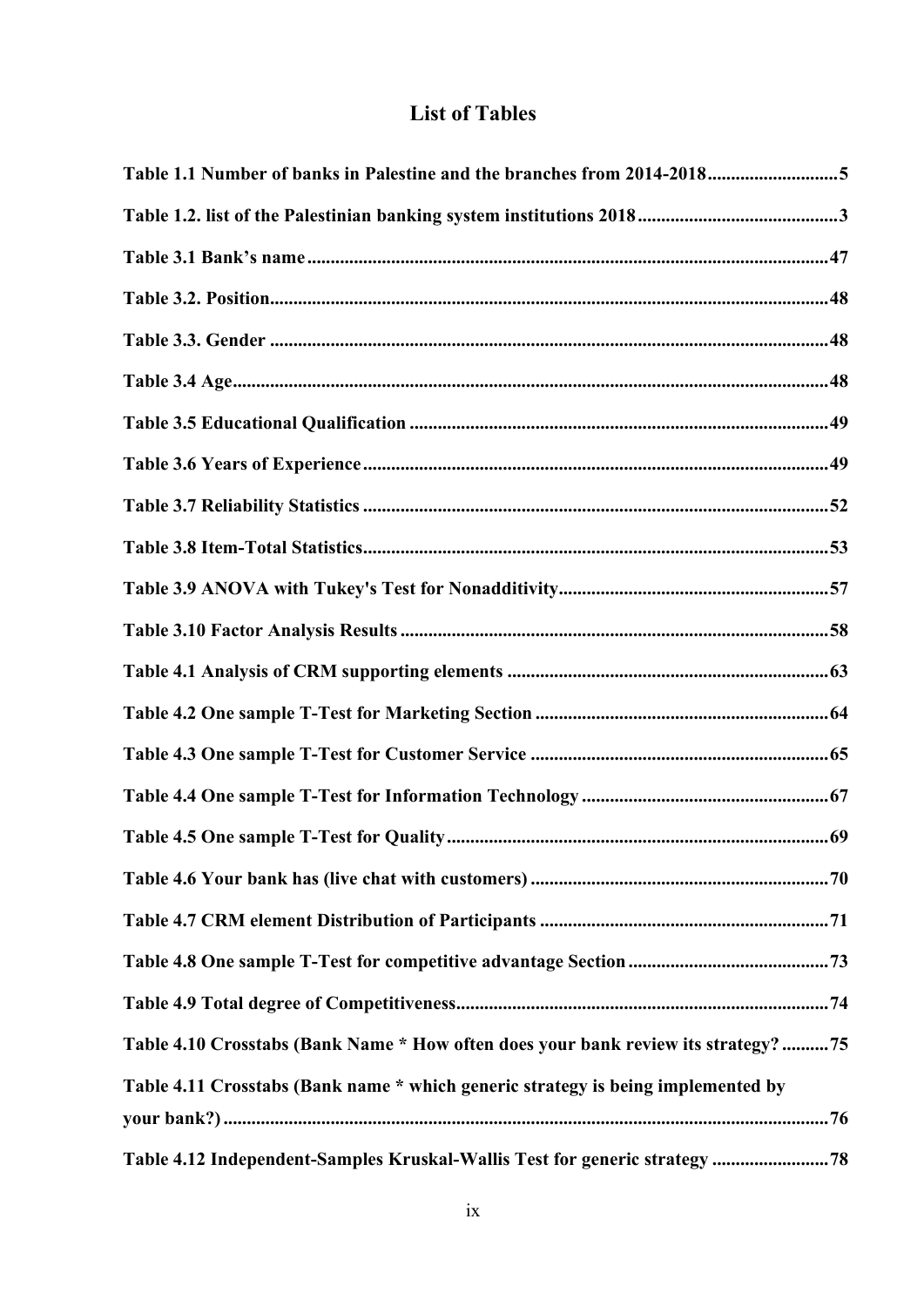| Table 4.13 Crosstabs (Bank name *, what are the marketing strategy enjoyed by your     |
|----------------------------------------------------------------------------------------|
|                                                                                        |
| Table 4.14 Frequency analysis from your point of view, what are the sources of         |
|                                                                                        |
| Table 4.15 Important elements in order of importance to the contribution of            |
|                                                                                        |
| Table 4.16 Independent-Samples Kruskal-Wallis Test for most important element for      |
|                                                                                        |
| Table 4.17 The significant differences in all of the factors based on their threats on |
|                                                                                        |
| Table 4.18 The significant differences in all of the factors based on their threats on |
|                                                                                        |
|                                                                                        |
|                                                                                        |
|                                                                                        |
| Table 4.22 comparison between type of banks in accordance to CRM elements and          |
|                                                                                        |
| Table 4.23 Multiple Comparisons between local Islamic banks, local banks and           |
|                                                                                        |